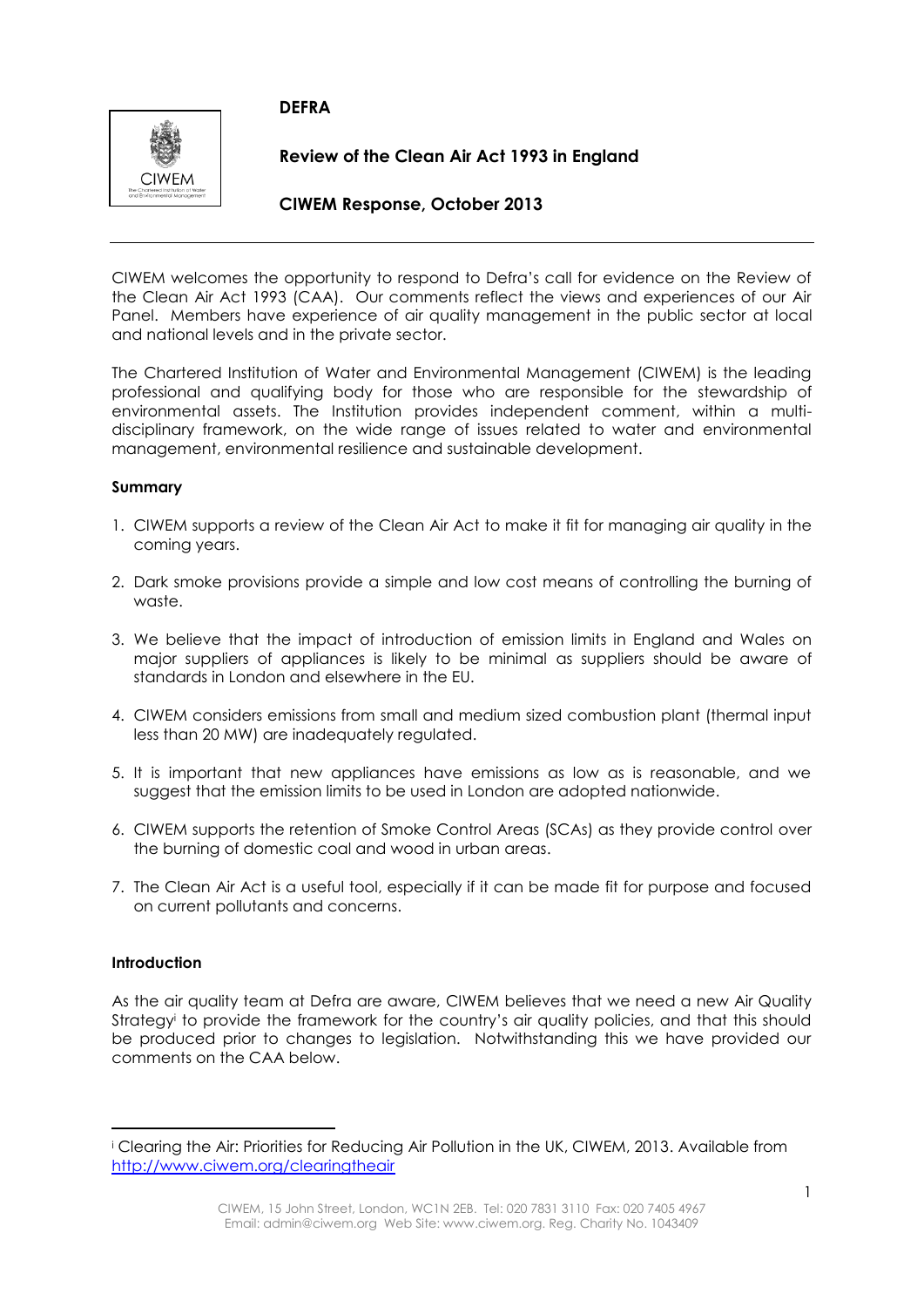In general we are supportive of the review of the CAA. It is appropriate to assess the efficacy of the legislation in managing current air quality. The origins of the Act go back nearly 60 years, and since then there have been significant changes in the sources and approaches to air quality management. In addition, some of the terminology, such as 'grit' and 'furnace', is archaic and needs to be made more user-friendly.

Whilst the review is part of the Red Tape Challenge it provides an opportunity to update the legislation to make it fit for managing air quality in the coming years. We believe it is important that the elements that work should not only be maintained but also strengthened.

We have focussed our comments on the areas where our members have expertise.

### **CAA Part 1 (Dark Smoke)**

These provisions remain useful for the protection of the amenity of local residents from emissions of dark smoke from chimneys/premises, such as might occur under poor combustion conditions and/or using an inappropriate fuel. It is a means of controlling the inappropriate burning of waste which continues to occur. These provisions provide a simple and low cost means of controlling these activities. We are not aware of another low cost and simple means of measuring dark smoke.

Whilst the Environment Agency carries responsibility for the burning of waste, it is the Local Authorities who tend to be on the front line, particularly in relation to nuisance. The local authority is not the waste management regulator but does have Environmental Health Departments' duties regarding nuisance and has the benefit of staff being based locally. The dark smoke provisions therefore provide a tangible basis for local authorities to make an assessment, a further reason for keeping the provisions in the legislation. We believe that these provisions should be retained to reduce the impacts of incomplete combustion, including black carbon.

The effect of the removal of these provisions would be undesirable emissions of dark smoke from combustion processes.

## **CAA Part 2 (Smoke, Grit, Dust and Fumes)**

#### Product Standards / Emission Limits

**.** 

There is an international market for industrial, commercial, domestic and other combustion appliances. There is an increasing use of product standards including limit values for specific pollutants in other EU Member States with the EU Eco-design Regulation partly driving product standards.

In the UK product standards are beginning to be introduced. The Renewable Heat Incentive (RHI) will require minimum emission limits to be achieved for particulate matter (PM). The Greater London Authority's draft Sustainable Design and Construction supplementary planning guidance includes minimum emission standards for combustion plant. Two sets of emission standards for  $NO_x$  and  $PM_{10}$  from biomass boilers in the size range 50kW to 20MW (thermal input) apply depending on the air quality in the area<sup>ii</sup>. CIWEM believes that all new plant should meet emission limits for  $NO_x$  and PM irrespective of whether or not there is a financial grant under the RHI.

ii Under Band A the emissions factor is 100g/GJ for NOx and 20g/GJ for PM .For the RHI the emissions limits are 150 g/GJ for NOx and for 30 g/GJ particulate matter.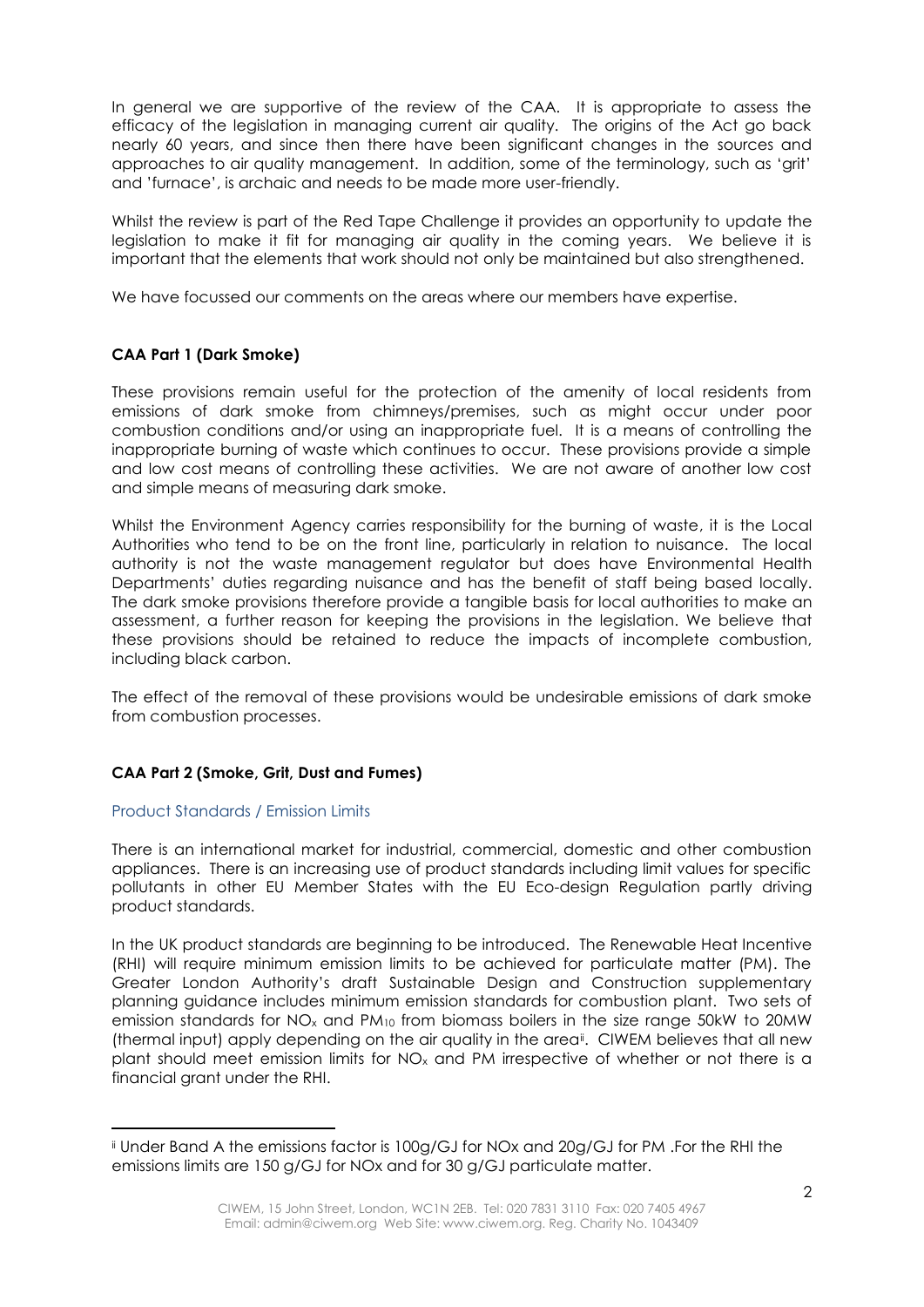The manufacturers of these appliances should already be aware of the emission limits being adopted in London and elsewhere in the EU, and should be ensuring that their products comply. Therefore, we believe that the burden of the introduction of emission limits in England and Wales on major suppliers of appliances is likely to be minimal, provided the test procedure is broadly in line with those used elsewhere.

The control of visible emissions such as dust and grit does not result in the adequate control of oxides (NOx) and particulate matter (PM; especially fine and ultrafine particles which appear to be associated with the greatest health impacts). CIWEM believes that there is a need for emission limits for the specific pollutants of concern  $(NO_x/NO_2 \text{ and } PM_{2.5})$  to fill the void in air quality legislation. We believe emissions from small and medium sized combustion plant (thermal input less than 20 MW<sup>iii</sup>) are inadequately regulated. Given their slow turnover it is important that new appliances have emissions as low as is reasonable, and we suggest that the emission limits to be used in London are adopted nationwide. This has the additional advantage of reducing the number of emission limits.

Our members are aware of the growing number of databanks around the country which require continuous power; often old diesel generation sets are used which are just under the 20MW limit but have large (e.g. >4 µg/m<sup>3</sup> annual mean NO<sub>2</sub>) impacts on local air quality. We are aware of an existing central London office with large computer requirements installing combustion plant with a thermal input greater than 20MW with the managers unaware that it requires an Environmental Permit. Whilst these plants are not generally under continuous operation they can be operational for significant periods of time with respect to the EU ambient air quality limit values/ air quality objectives. These sources need to be regulated, and the review of the CAA presents a good opportunity.

For new boilers/engines a type approval system is the most appropriate way to regulate. However, for second hand equipment, which is likely to be less efficient with higher emissions of NO<sup>x</sup> and PM, it may be necessary to measure emissions once the plant is installed and for there to be periodic in-use emission testing (one per year). Stationary sources of  $NO<sub>x</sub>$  in major cities make a significant contribution to background  $NO<sub>2</sub>$  concentrations, adding to the risk of exceeding of the NO<sub>2</sub> limit value. Furthermore, although the PM<sub>10</sub> limit values are generally achieved, the evidence of the health effects of PM2.5 and increasingly of ultrafine particles, suggest that further control of emissions is desirable. Any PM emission limit should be specified as a PM2.5 emission limit.

#### Disbenefits from removing the notification requirement? How might these be mitigated?

CIWEM believes that removing the requirement to notify the local authority of the intention to install an appliance would lead to some poorly designed systems that could give rise to a loss of amenity for neighbours, poorly controlled emissions and inappropriately located appliances. Where new plant requires planning consent the planning system could replace the notification system. However, this would leave plant that did not require planning consent, such as replacement plant, uncontrolled.

## Chimney Heights Calculation

**.** 

CIWEM has three comments regarding the Chimney Height calculations:

1. They are quick and easy to undertake using a spreadsheet; less than an hour if all the data is provided. We believe Defra should therefore provide a standard spreadsheet so that new local authority staff need not spend time developing their own.

iii The threshold for plant burning waste is 3 WM (thermal input)